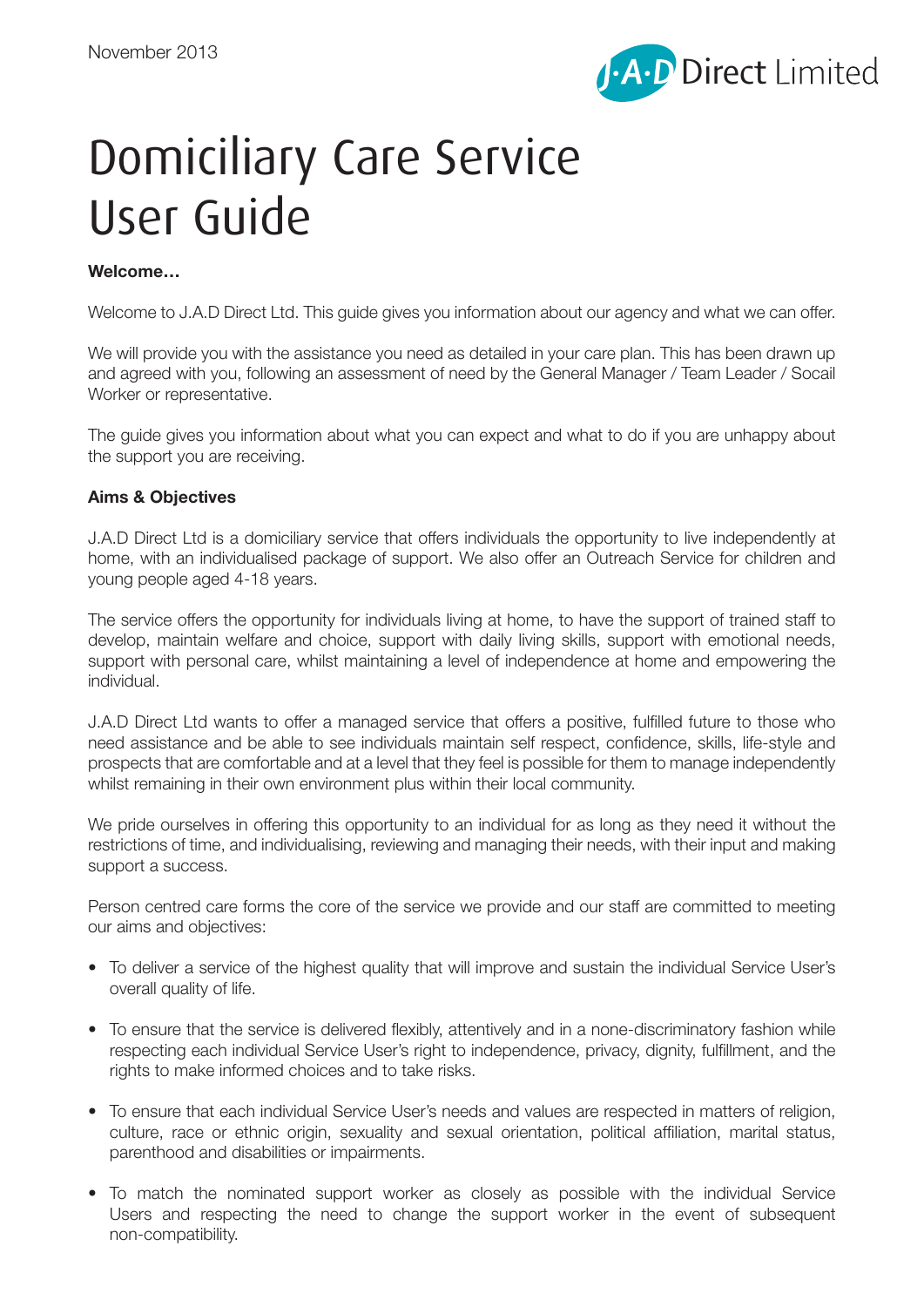- To manage the care service efficiently and effectively to make best use of resources and to maximise value for money for the Purchaser / Service User.
- To involve individual Service Users and Carers in the provisions, management and development of services which will be monitored regularly as part of the quality assurance framework ensuring that the services run in the best interests of all our individual Service Users.

To ensure that all individual Service Users are aware of the procedures of making compliments, comments and complaints.

## **Who We Are**

#### **Our Philosophy**

JAD Direct Limited is a domiciliary care agency, founded in 2009 by the company directors Angela Jackson and Danielle Manley.

The organisation provides care for adults living in their own homes and an outreach service for children and young people aged between 4 to 18 years. As a service we believe that where possible, all individuals should have the opportunity to live and receive outreach support from within their home environment and to have a choice of support that is right for them.

JAD Direct Limited are able to provide an individualised package of support for individuals aged 4+ with learning difficulties, mental health needs, challenging behaviour, sensory impairment, physical disabilities, complex health and personal care needs, the elderly, those suffering with dementia and also palliative care.

The provision for domiciliary care is evolving and reflects changes at the interface between health and social care. JAD Direct Ltd has developed in order to display a commitment to continuous improvement, quality services and support, which assures an excellent quality of life and health for the individuals and which contributes to maintaining their development, independence, privacy, dignity, life fulfillment and the right to make informed choices and to take risks.

As an organisation we also provide an accommodation officer who if needed can help to assist and facilitate all accommodation requirements including moving on independently, progression from children's to adult services, discharge from hospital, completion of college placement, a change in circumstances to any current living situations or finding the right property to fulfill your needs and requirements all within a community of choice.

Our mission is to be the leading provider of specialist health and social domiciliary care and the preferred partner of public sector purchasing.

The organisation operates from the company's offices at Unit 37, Nelsons Business Park, Long Lane, Aintree, Liverpool L9 7BN. The premises are secure, suitable and equipped for the purpose.

## **Caring for the future**

JAD Direct Limited is a domiciliary care service that offers the opportunity to live independently at home, whilst being provided with a tailor made, personalised package of support.

The agency also provides a Children's Outreach Service for children and young people aged 4 to 18 years. The service offers the opportunity for individuals living at home to have the support of trained staff, to maintain welfare and choice, support with daily living skills, emotional needs support with personal care whilst maintaining a level of independence and empowering the individual.

A full and comprehensive assessment is carried out for each individual. This will be inclusive of the individual, however where required input and feedback from family, schools and colleges, advocate, staff teams and any other relevant parties is very much valued.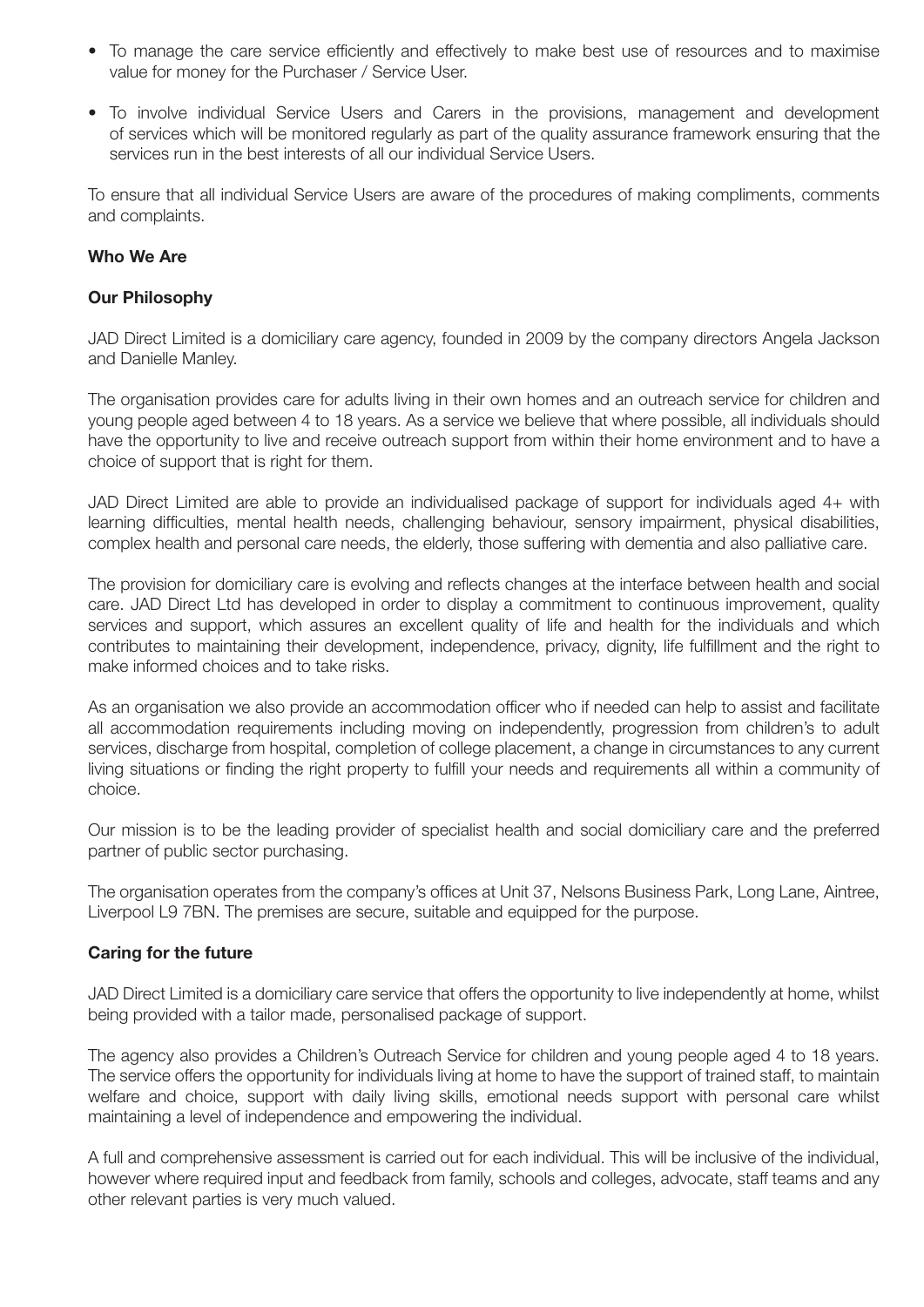Everyone is treated as an individual, ensuring all needs and values are respected in matters of religion, culture, race or ethnic origin, sexuality and sexual orientation, political affiliation, marital status, parenthood and disabilities or impairments.

We strive to provide an open positive inclusive stimulating and secure atmosphere were the individual feels comfortable and confident with the care they receive and from the staff team who provide their package.

As an organisation we collaborate with other services / professionals to maximise independence and to ensure the individuals inclusion into their community.

For all Children and Young People Outreach Services information, please see out specialised brochure and website. www.jadchildrensservices.com

#### **An Overview Of The Delivery Of Your Care**

The Manager / Responsible Individual will visit you, your family or representative and undertake an assessment of your needs. They will carry out a social care assessment with you to identify what support you may require at home, or in the community to meet your needs. A copy of this assessment will be left in your home for reference by your Support Worker/s.

The Manager / Responsible Individual will also conduct a basic Risk Assessment in order to ensure that work can be undertaken safely in your home. If required a Moving and Handling Risk Assessment will also be undertaken in order to identify any equipment and/or handling techniques needed for care and support to continue to be provided. A copy of these assessments and a Care Plan will be left in your home for reference by your Support Worker.

A Service User Log Sheet will also be left with a Care Plan pack. This will be used by the Support Worker to record information about their visit and a summary of tasks carried out and provides information for other Support Workers, Relatives, Doctors and Health Visitors.

Your Care Plan and Risk Assessment will be formally reviewed 3 monthly by a Senior Support Worker or Manager to see if your needs have changed. However, Support Workers will monitor your Care Plan and if at any time it is felt your needs have changed he/she will let your Manager know.

The name and contact number of the Manager / Responsible Individual who will be responsible for your care is:

Manager: Danielle Manley - 07881606781 Angela Jackson – 07930865059

You can contact these persons if you have any queries or concerns about the service we provide to you.

#### **What Range of Support Needs can we meet?**

- Staffing to meet the needs of individual Service Users for 365 Days of the Year
- 24-Hour On-Call Support Service
- Fully Trained Support Staff
- Fully Trained Support Staff in Epilepsy, Learning Disabilities, Physical Disabilities, Autism, Challenging Behaviour Awareness, Sensory impairments, Mental Health, Paliative Care.
- Fully Trained Support Staff to deliver standards for all forms of disabilities
- Fully Trained Support Staff to deliver Daily Living Skills to the individual Service Users and are aware of the importance of maintaining Dignity and Privacy at all times
- Meal preparation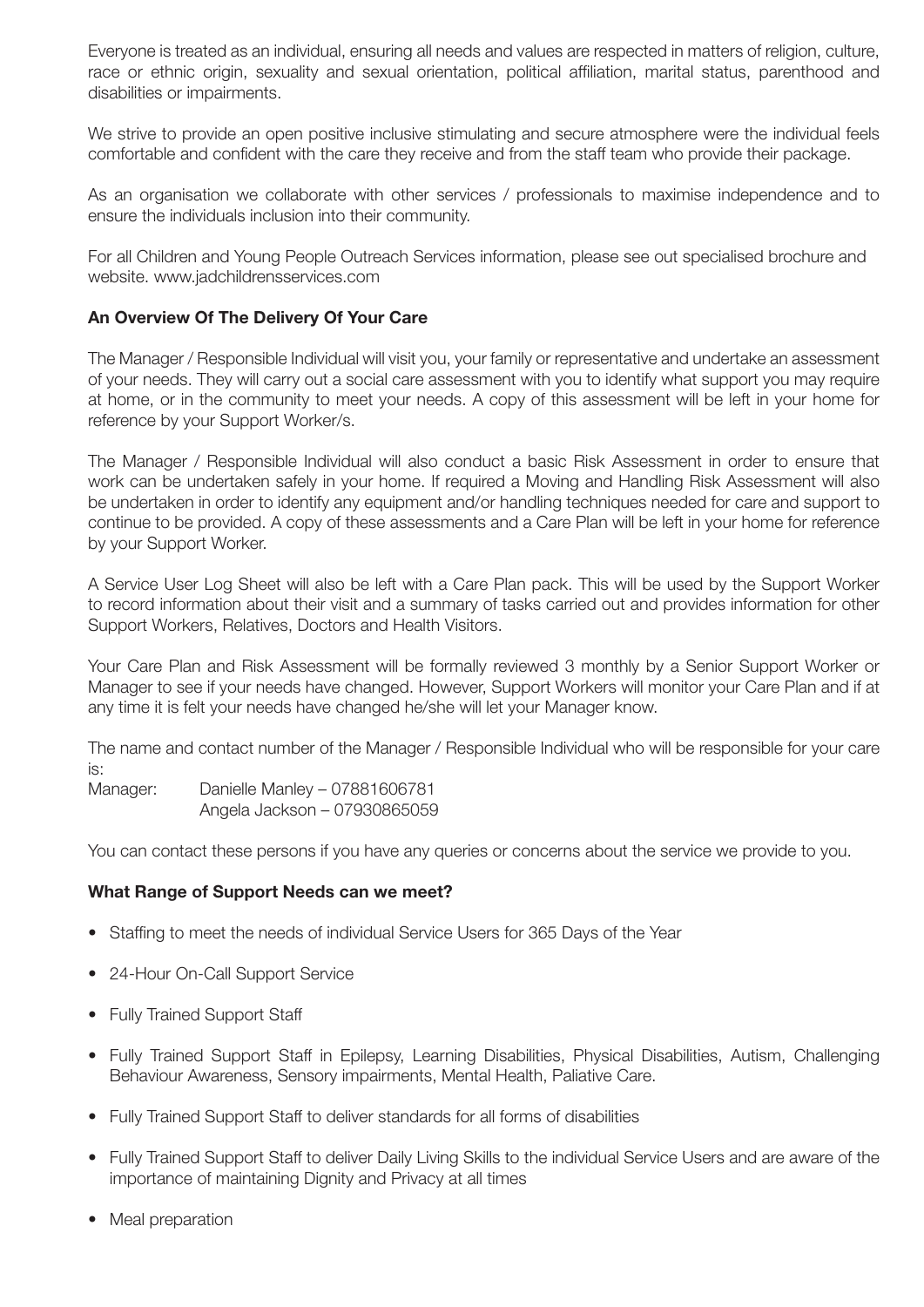- Domestic tasks
- Shopping
- Access to community and social inclusion. (Outreach)
- Assistance and support to attend healthcare appointments, dentist, doctors, clinics etc.

An individual Service User Care Plan is produced through consultation with each user, including information about care needs, wishes', preferences and personal goals.

Key personal and care support is provided with:

- Dressing and un-dressing
- Bathing, washing, shaving and oral hygiene
- Toilet and continence requirements
- Medication requirements and other health related activities
- Manual handling
- Assisting with feeding needs
- Handling personal possessions and documents.

#### Specialist tasks:

There are aspects of the service that we provide which require our carers to be trained specifically to undertake such tasks. The Care Worker will be trained in the procedure before performing the task with the individual Service User, and a trainer with a relevant qualification will sign a form to indicate that the Support Worker has completed the training and is competent in undertaking the task.

Tasks requiring specialist training include:

- Assisting with artificial feeding (except medication)
- Catheter care changing bags, monitoring output
- Assistance with eye or ear drops
- Ileostomy and Colostomy care changing of bags
- Skin prick tests for diabetics

Support Workers will NOT undertake tasks that require the skills and expertise of clinical professionals. Such tasks include:

- Toe and nail cutting
- Ear svringing
- Removing or replacing urinary catheters
- Bowel evacuations
- Bladder wash outs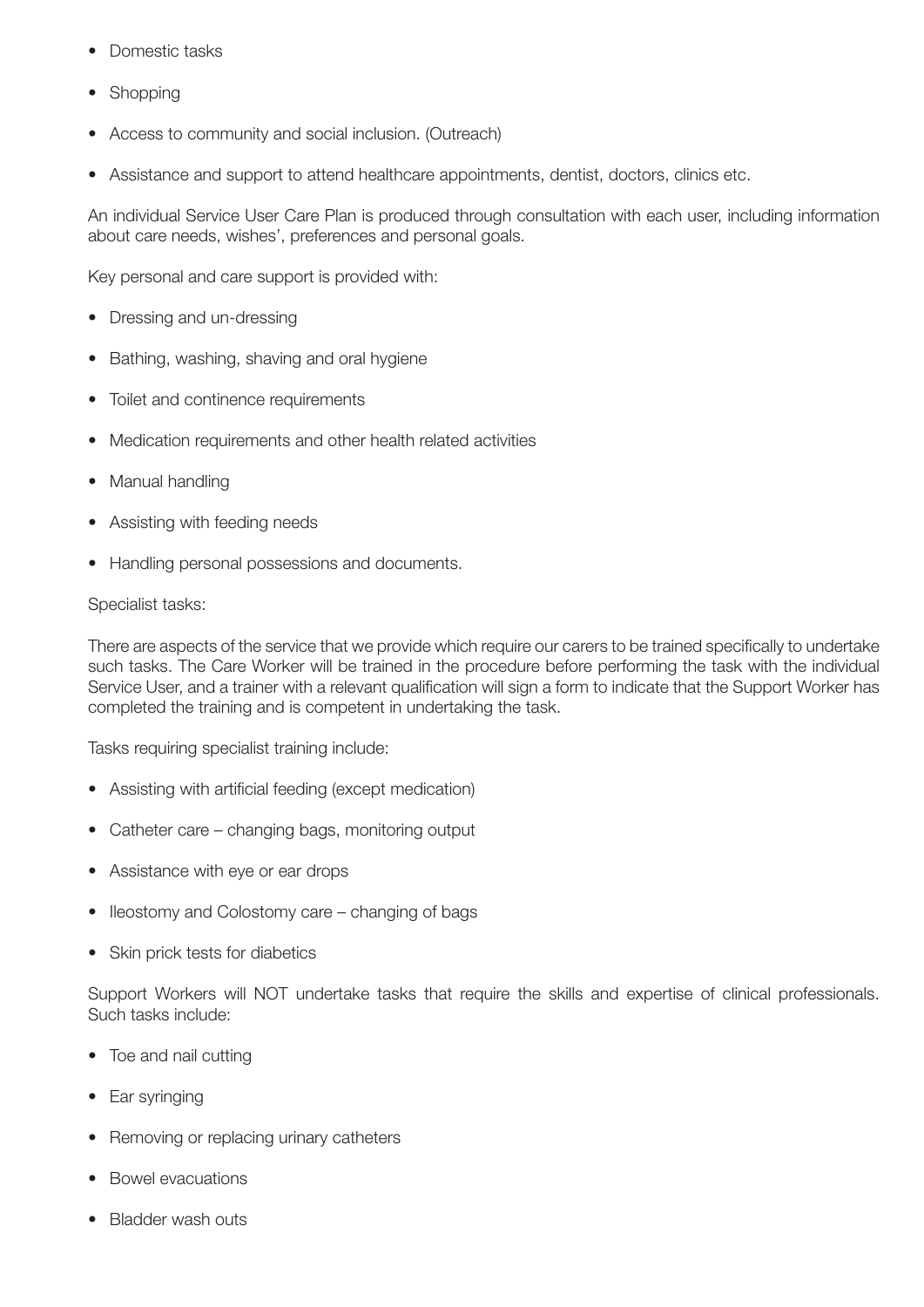- Injections involving assembling syringes, administering intravenously controlled drugs
- Filling of oxygen cylinders
- Lifting from the floor unaided
- Tracheotomy care changing tubes
- Any invasive procedures.

JAD Direct Ltd does not provide nursing care services, at this time

## **What can you expect from our Support Staff**

Your Support Worker should:

- Complete the tasks in your Care Plan
- Arrive as near as possible to the time stated in the Care Plan. If, however they are delayed by an emergency or road conditions every effort will be made to contact you.
- Wear a uniform with the I.D badge including JAD Direct Ltd information, which will be shown at assessment
- Be polite and courteous
- Maintain a good standard of appearance
- Keep all your personal and financial matters strictly confidential
- Respect your rights and dignity and promote your independence at all times
- Respond to changes in your needs and help to put you in touch with other agencies when necessary
- Show respect for your home, belongings and personal standards
- Have the knowledge, skills and competence to carry out their work with you the individual Service User and the operation of JAD Direct Ltd.

JAD Direct Ltd believes that its individual Service Users have a right to speak freely about how the service is organised, run and how it develops over time, as it will impact on themselves the greatest. In accordance with this belief we offer the following strategies to maintain individual Service User involvement:

- Three monthly individual Service User visits from the Manager / Responsible Individual where there is an opportunity for the individual Service User to express how they are feeling, how their support is, what changes they feel are needed and we also take this opportunity to review any Policies and Procedures so that the individual Service Users have involvement of how these are written, their content and how these should be published in accordance with the needs of each individual in mind for example, Braille, Large print, Language etc.
- Care planning: It is here where the individual Service Users can impact the service we provide them in accordance with their needs. At this point which is regularly reviewed, the individual Service User's needs are planned according to the time available to their support. We can use this time to specifically target the areas where they feel their support is most needed, but allows us to work alongside the individual Service User in ensuring that their package of support is based around them and concentrates on Person Centred Planning.
- Annual Quality Assurance: With any service provider there is an importance to assess, improve and develop the service you provide, and the best judges are the people who receive the service. As part of the service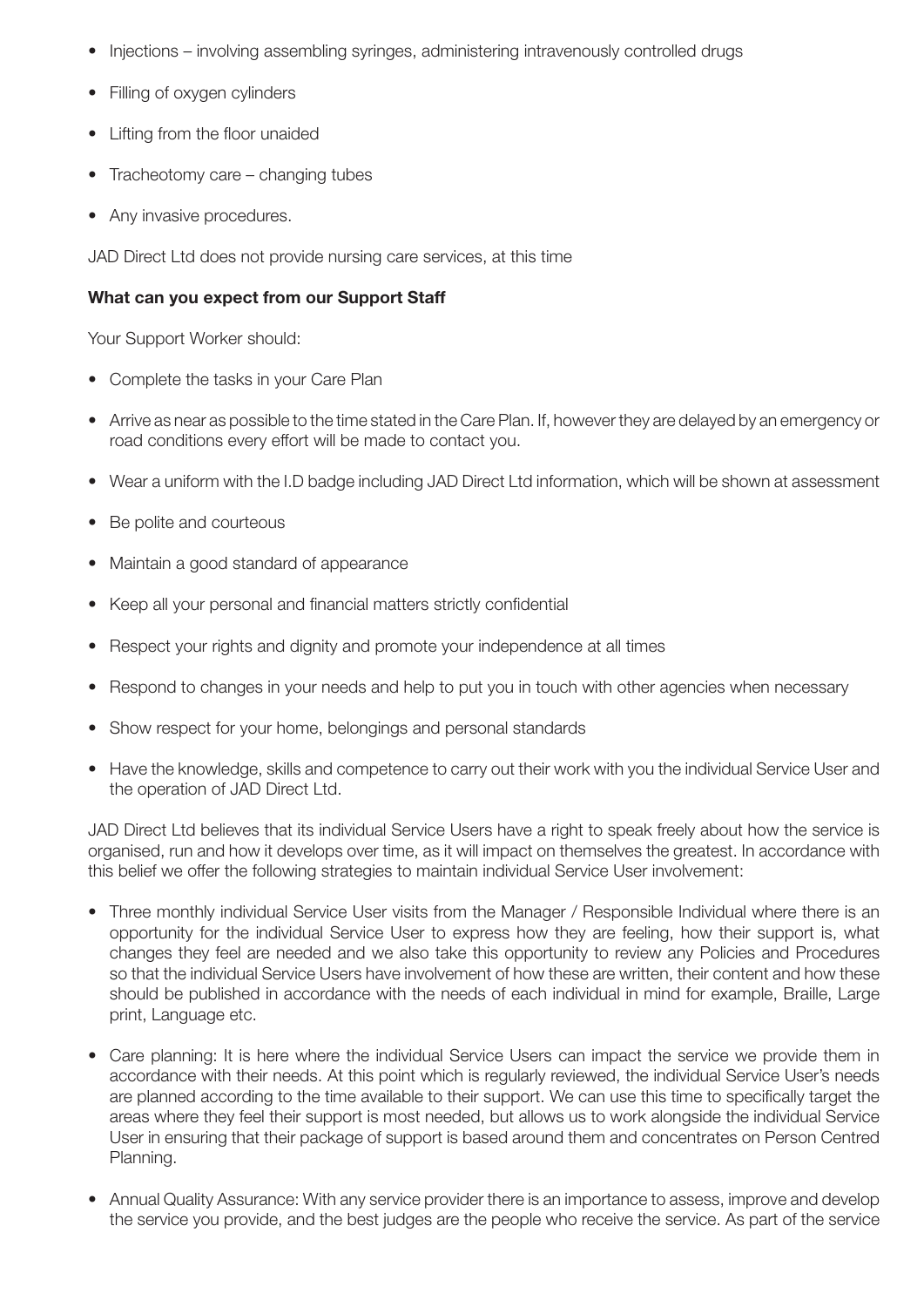we have an annual quality assurance check that involves questionnaires, meetings planning, all of which the individual Service Users are involved in to ensure that their service, support and specific needs are being met.

These are just three of the ways we intend for our Service Users to be involved in the operation of JAD Direct Ltd.

## **Complaints Procedure**

Within JAD Direct Ltd we have a Complaints Policy and Procedure. The Complaints Policy and Procedure is there to support all levels from the individual Service User to employees to family, friends and Managers. All Complaints made are completely confidential. JAD Direct Ltd as a service commit to deal with complaints within the Management Team swiftly and in an appropriate manner.

#### **Complaints, Concerns, Comments & Compliments**

With respect to individual Service User's feedback concerning the Quality of Care Services provided this information is formally reviewed for content and possible action. These reviews classify individual Service User feedback as follows, and is considered as positive through to negative feedback:

Types of feedback

Compliments – positive input regarding aspects of the Care Service

Comments – still positive, but possible scope for improvement

Concerns – negative feedback where action may be required to address a problem

Complaints – serious concerns on the part of the individual Service User, requiring formal action as described below:

There is a formal process for the management and handling of complaints from individual Service Users. This is documented in the complaints procedure. The Policy provides for appropriate investigation and a timely response to the complainant, and if required the means for the individual Service User to take the complaint to the appropriate regulatory authorities. This is explained in the Service User Guide and the individual Service User is also made aware of the right to complain prior to finalising the Care Service Contract.

To ensure that the service we provide matches your needs and your expectations we welcome any comments you may care to make.

As one of our clients you are perfectly entitled to make complaints at any time. If you wish to complain about the service you receive from us then you should follow the steps below:

- If possible the problem should be discussed with the person providing the service or your Manager who will do their best to resolve the problem quickly.
- If you feel unable to discuss the problem with your Manager or you feel they are unable to solve the problem then you should contact a proprietor.
- If possible at this stage you should record your complaint in writing and send it to JAD Direct Ltd. You may wish to ask a friend or relative to write out the complaint for you, which if possible you should sign.
- If you are not happy about making the complaint yourself and you do not know someone who is prepared to talk to us on your behalf, we will be happy to find someone from an independent organisation to act as an advocate for you.
- If we receive a written complaint it may take a little time to consider it fully but we will write to you within one week to acknowledge receipt of the complaint and inform you of the steps we are taking to resolve it.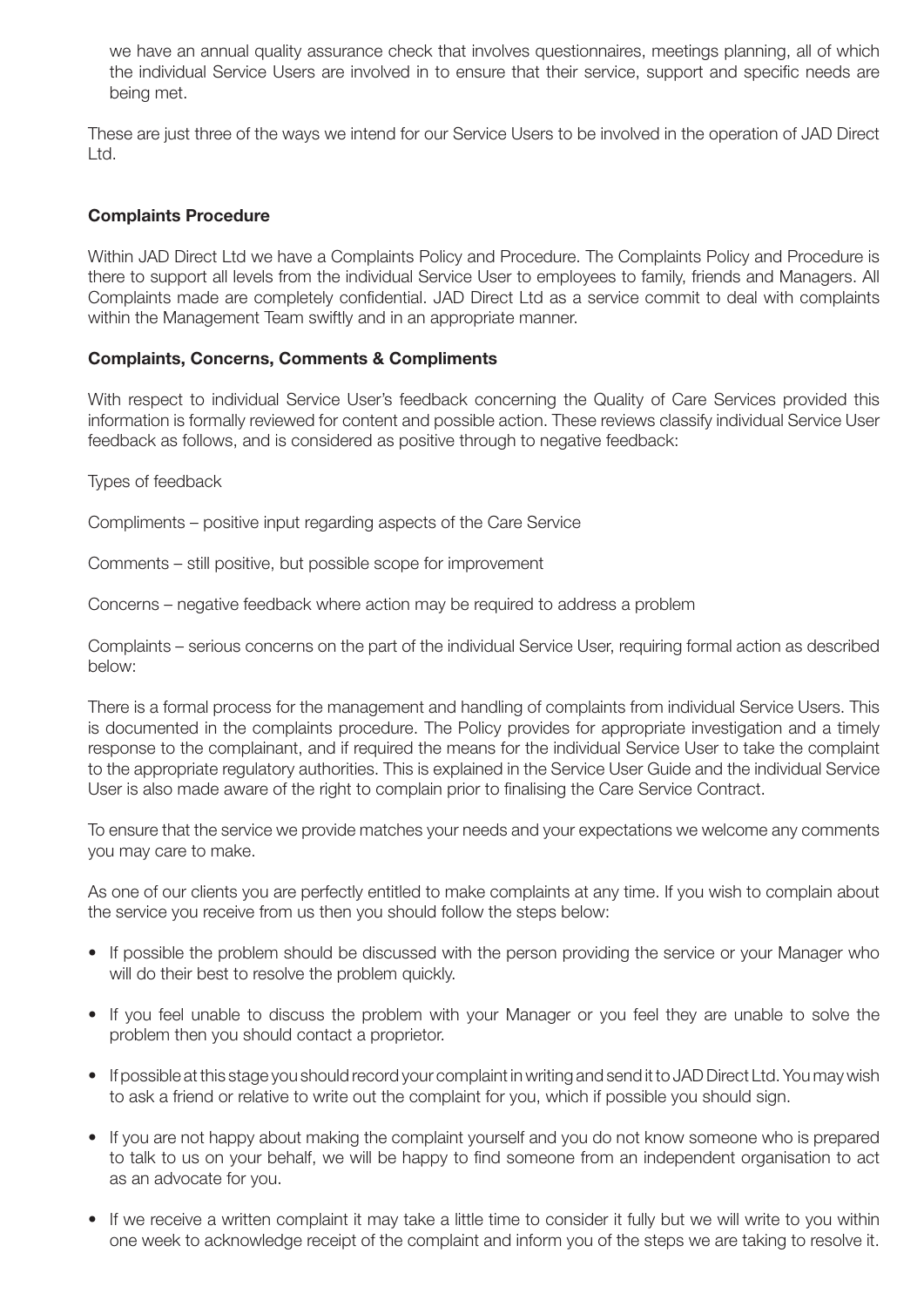- If no immediate solution is found we will investigate the complaint fully, contacting those concerned. We will then write to you within a further three weeks with details of our findings, any action we have taken, and proposals to resolve your complaint.
- If at any stage in the proceedings you feel your complaint has not been dealt with you can contact the Care Quality Commission (CQC), see overleaf for contact details.
- It is the policy of the Organisation to strive to ensure that compliments out weigh complaints.

If at any stage in the proceedings you feel your complaint has not been dealt with you can contact the CQC. This is a national body which regulated the conduct of Domiciliary Care Agencies in England. There are a number of Regional Offices from which Commissioners carry out their duties. The address of the CQC Regional Office which is responsible for regulating your care is:]

CQC National Customer Services Centre City Gate Gallow Gate Newcastle-Upon-Tyne NE1 4PA

JAD Direct Ltd ensures that its entire staff are highly skilled are trained in identifying abuse situations and providing a service that safeguards protection of vulnerable adults, children and young people. We employ in-depth policies which all our Support Workers are aware of and practice, and follow the steps to take if they have any concerns regarding possible abuse situations. However, if you are concerned about such a situation your first step is to contact the registered Manager who will instigate the companies abuse procedure.

## **Access to JAD Direct Ltd**

We naturally want to ensure that all individual Service Users who wish to use our service are fully informed before they make their choice, and where needed a family member / advocate also have access to this information. We aim to ensure that the commencement of our service is structured and smooth ensuring that the individual Service User remains calm, informed, involved and key to reduce the prospect of uncertainty.

We have a Policy Procedure in place for Admissions into JAD Direct Ltd and feel that the initial stage of the Admission is for the Management of JAD Direct Ltd to visit the Service User at their home. This visit is kept informal, introducing ourselves and the service to the individual Service User or representative. We keep this informal to create security and safety for the individual Service User and to ensure the consultation period remains calm from the beginning to support commencing. At this meeting we will carry out an Assessment to establish the needs of the individual Service User. This needs to be inclusive of the individual Service User, however where required input and feedback from family, school / advocates is very much valued. The Assessment will cover such topics as Individual Support Needs, Current Health Needs, Choices, Behavioural Issues, Medication and Religious and Cultural Needs. There are more areas and the scope is open to discussion and honest communication with all parties involved. From this initial assessment, establishing the care needs could be met, we would offer the individual Service User an opportunity to meet some of the Support Team. This would also be an informal visit that would allow the individual Service User the opportunity to meet with the staff, and ask any questions that they may have. This integration process will help join the period prior to support commencing. When the individual Service User is happy with the service and agrees that this is the choice they wish to make in which they want to receive support we would agree with Care Management a date, but would also offer at least eight weeks revisionary period with the individual. We will deliver support and empathy at both levels of Admission maintaining certainty and security throughout. JAD Direct Ltd will not offer a service if we feel we cannot meet the full needs that the individual Service User requires, as this would prove detrimental to the welfare of the individual. We see this as a support process and minimal disturbance to their lives. It is important to include, offer choice and create independence for the individual Service User, encouraging them to maintain aspects within their lives.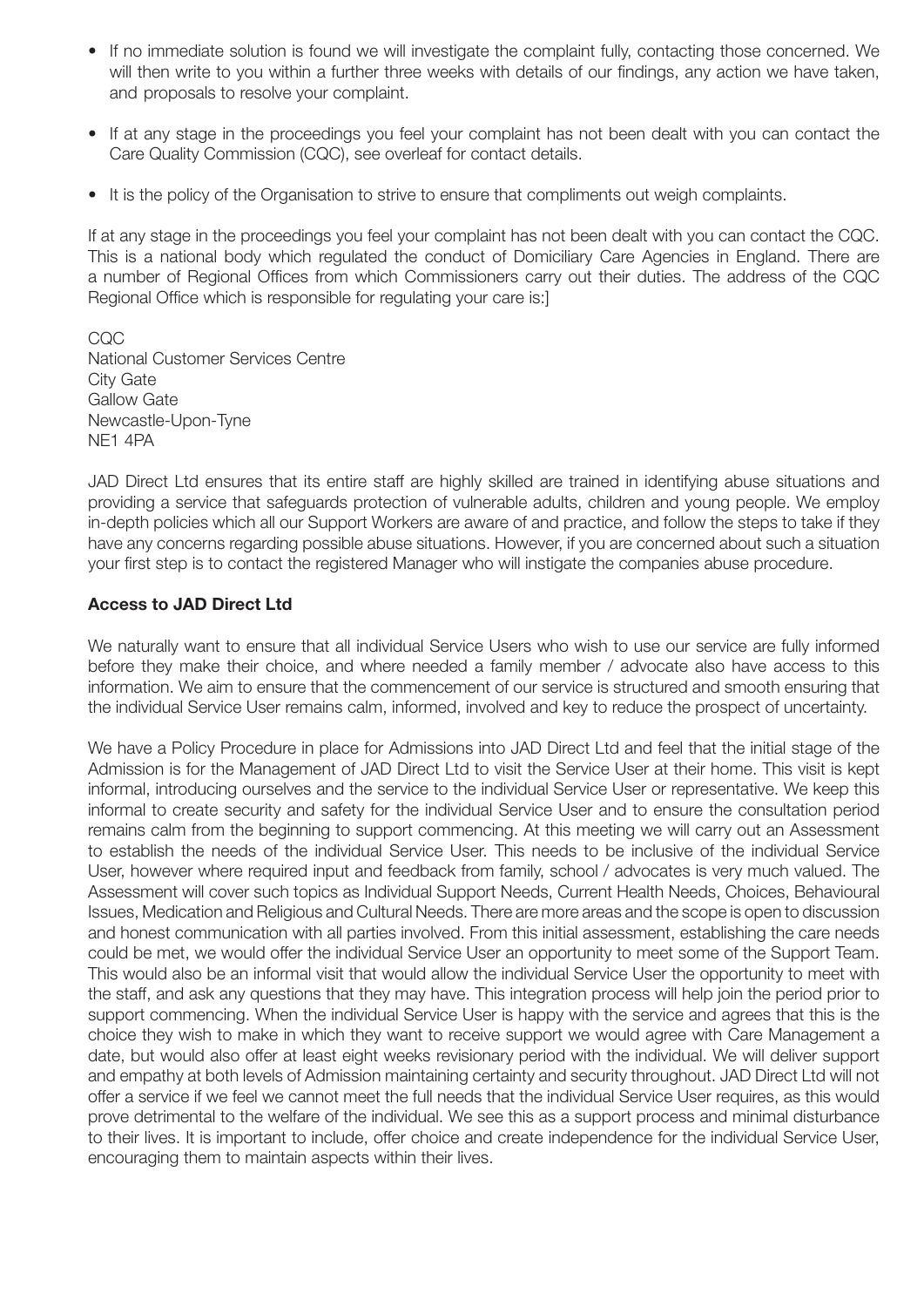## **Religious and Cultural Services**

We understand that every individual Service User has their own independence choice and possible variation of culture and religion. Within JAD Direct Ltd we promote this and at all times offer ways in which we can accommodate these needs. This may involve bringing the need to the individuals Service User's home or visiting a local venue, whether this is a church, mosque, spiritualist environment, we will endeavour to meet the need. Naturally we extend this to Festive and Religious Occasions where we may need to cater for their specific needs. For example Ramadan, Christmas and extend this to areas such as Chinese New Year. Every culture is different and we embrace this and all of the Support Staff would be given the required information to ensure their understanding.

## **Care Planning and Risk Assessment**

At JAD Direct Ltd we feel that successful Care Planning impacts significantly on the welfare of the individual Service User. We have a Care Planning System that is fully detailed and designed to meet all aspects of care for the individual Service User. The layout of this is user friendly and meets all aspects of Dignity, Respect and Privacy of the individual Service User. At every stage of the Care Planning Process we welcome input from individual Service User, school, college, family, friends and Care Management Professionals. We commit to review Care Plans and Risk Assessments on a monthly basis and make any necessary changes that are agreed with the individual Service User. There are occasions where we need to make changes where the individual Service User is unable to communicate with us, we will seek advice and commitment from family and Care Management teams.

As part of our Care Planning Process we will hold Six Monthly Review Meetings to ensure that the service we provide and the provision of support still meets with the needs of the individual Service User. It is important that all parties involved in the individual Service User's life are involved in this in addition to the individual Service User, and you will be invited accordingly by letter at least two weeks prior to the meeting. You will have access to the Care Plans and Risk Assessments prior to the meeting enabling you to prepare comments, feedbacks and possible suggestions that you wish to put forward. This is agreed prior to the meeting with the individual Service User and the Care Management Team. Our ultimate objective is to provide well established, well prepared and informed Care Planning for our individual Service User to empower them in a safe and agreed way.

# **CONFIDENTIALITY POLICY**

JAD Direct Ltd recognises that there are circumstances in which it would be necessary to share confidential information and it therefore adopts the following policy guidelines in order to protect tenants, staff and individual Service Users.

JAD Direct Ltd

Information will only be shared on a "need to know basis" when it is in the best interest of the individual Service User.

Confidentiality must never be confused with secrecy.

Informed consent should be obtained but, if this is not possible and others are at risk, it may be necessary to override this requirement.

Decisions about who needs to know and what needs to be known should be taken on a case-by-case basis.

Confidentiality designed to protect the management interests of an organisation must never be allowed to conflict with those designed to promote the interest of the individual Service User.

In certain circumstances it would be necessary to exchange or disclose personal information. Therefore in these circumstances information will need to be shared in accordance with the Data Protection Act 1998 where this applies.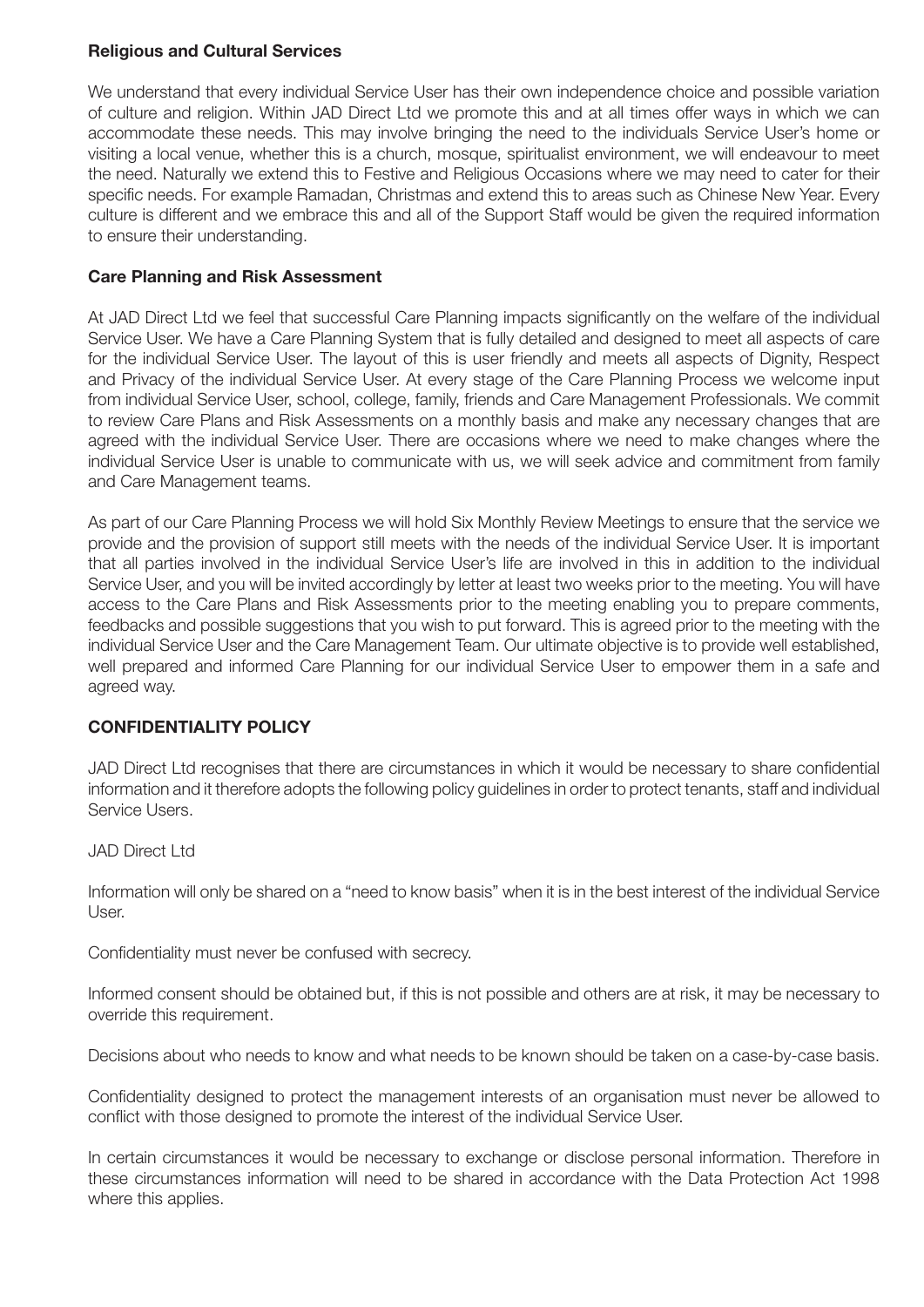## **CONFIDENTIALITY POLICY**

## **Good Practice Guidelines**

Whilst papers and records belong to JAD Direct Ltd, staff should be aware that information contained within them belongs to the individual Service User and as such the views and wishes of the individual Service User should be respected when sharing the information they give.

The individual Service User must agree before any information is shared with other associated professionals.

Information should only be shared for the purpose of providing support for the protection of the individual Service User.

Staff should always act in a professional manner.

It is vital that all staff observes the upmost discretion with regard to their duties.

Staff should always remember that all information held on the individual Service User, or staff is strictly confidential.

Discussion on matters relating to individual Service User / Staff should, at all times, be conducted in a professional manner and in private. It is particularly important that in such situations staff do not talk about one individual Service User to, or in front of, another individual Service User or in the proximity of relatives or other members of staff not within the working team for the individual Service User. No information relating to individual Service User's specific support should be given to relatives or visitors other than by the Manager.

Idle gossip has zero tolerance in JAD Direct Ltd. Staff should be aware that breach of this policy, will result in disciplinary action and could lead to dismissal.

#### **Procedure**

Decisions about sharing information need to be taken on a case by case basis. Therefore, before you share information you need to ask yourself the following questions:

Do I have permission of the Service User to disclose personal information?

Do I have the permission of the Proprietor to disclose employment / work related information?

Are other people at risk?

Do I have the correct level of seniority to disclose this information?

The sharing of information must always be discussed with the individual Service User, Senior Manager or Proprietor.

## **ACCEPTANCE OF GIFTS & GRATUITIES POLICY**

JAD Direct Ltd is concerned that the individual Service User, or representative, family and friends, may place members of staff in a difficult position by asking them to accept gifts or to assist them in the preparation of wills, deeds of gifts, or any other document purporting to transfer property. JAD Direct Ltd are also concerned that Service Users may bequeath gifts to employees of JAD Direct Ltd which could subsequently be disputed by the individual Service User's relatives or beneficiaries. You will appreciate that this could cause embarrassment to you and to the organisation.

CQC and the National Minimum Standards expect JAD Direct Ltd to provide all employees with written guidance on this matter.

In order to reduce the risk of any misunderstanding that undue influence has been used by you, JAD Direct Ltd would like to draw your attention to the dangers which exist, and to point out that you should not accept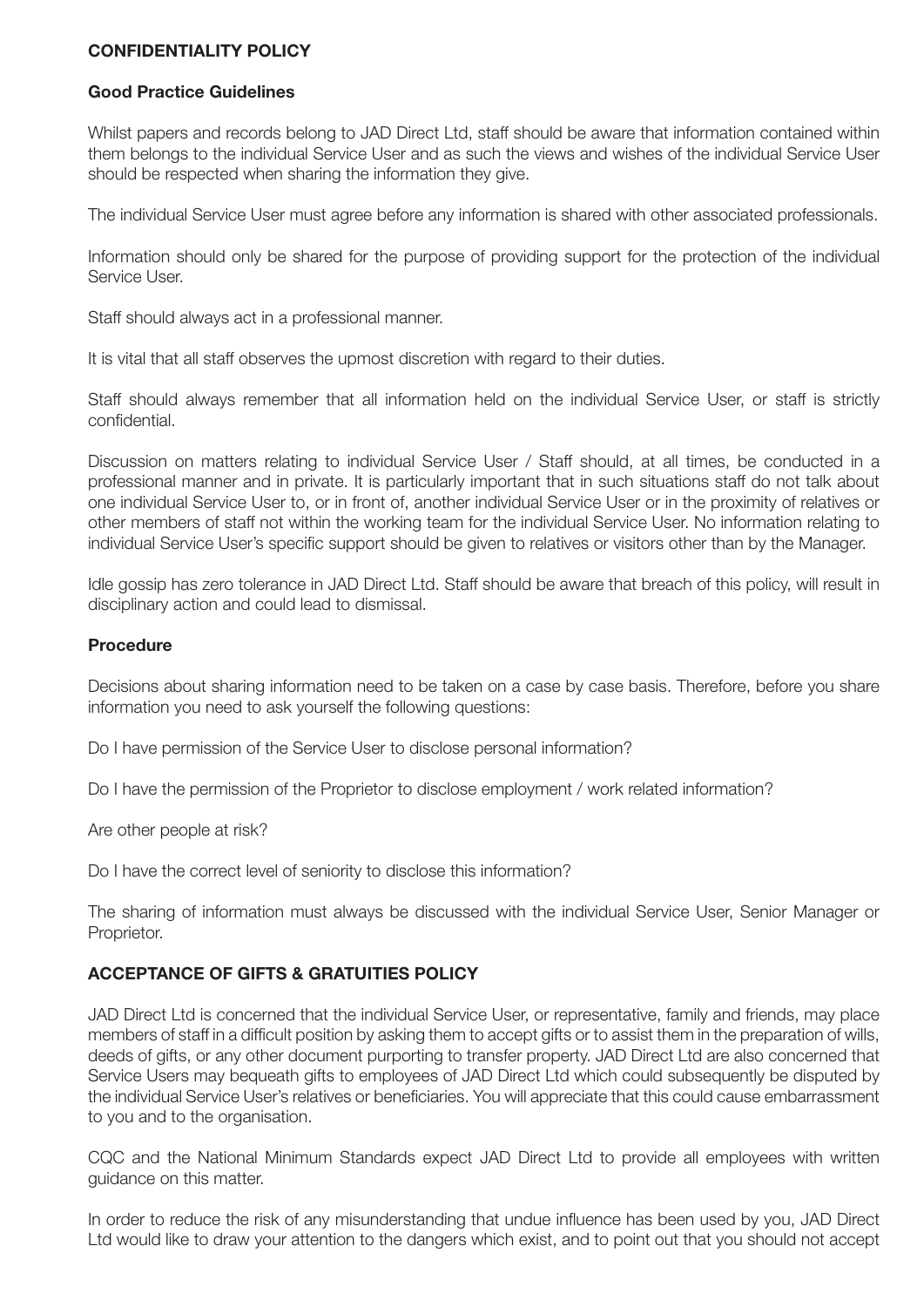gifts or money from individual Service Users bequeath under their wills. You should notify your Manager or the Proprietor immediately if you suspect that any such gift or bequeath is made. If, however, a individual Service User insists on making a gift, then they must be advised to seek advice from their Manager or the Proprietors, who may choose to refer the matter to the Registration Authority. CQC have asked that JAD Direct Ltd communicates the following to you:

"Staff or their relatives must not agree to be an executor of an individual Service User's, (Service Users) will. Staff or their relatives must not accept gifts or agree to be a beneficiary of a individual Service User's will and if they find this is so, they must report this to their Manager or the Proprietors and to the Service User's Care Manager immediately.".

In addition you must not help with or offer advice on the preparation of wills, deeds of gift, or any other documentation purporting to transfer property. If a individual Service User wishes to make a will, you should recommend to them that they seek independent advice and assistance, which can be organised by the Manager or the organisation or the Proprietors.

You should also be aware that you must not act as a witness to an individual Service User's will and in no circumstances become an executor of an individual Service User's will. If you are asked for advice by individual Service Users, or asked to sign forms of any description, or to be a party to a financial arrangement of their affairs, or are in any doubt about a request of this kind, you should inform your Manager or the Proprietors without delay.

This policy will be reviewed on an annual basis to ensure that it is being effectively implemented.

# **MEDICATING ADMINISTRATION IN THE COMMUNITY POLICY**

## **(Domiciliary Care)**

Contents

- 1. Introduction
- 2. Agreements
- 3. Self Medication
- 4. Training
- 5. Containers
- 6. Safe Storage
- 7. Administering Medicines
- 8. Covert Administration of Medicines
- 9. Safe Disposal
- 10. Side Effects
- 11. Recording
- 12. Monitoring and Review
- 13. Medication Risk Assessment Guidance
- 14. Medication Risk Assessment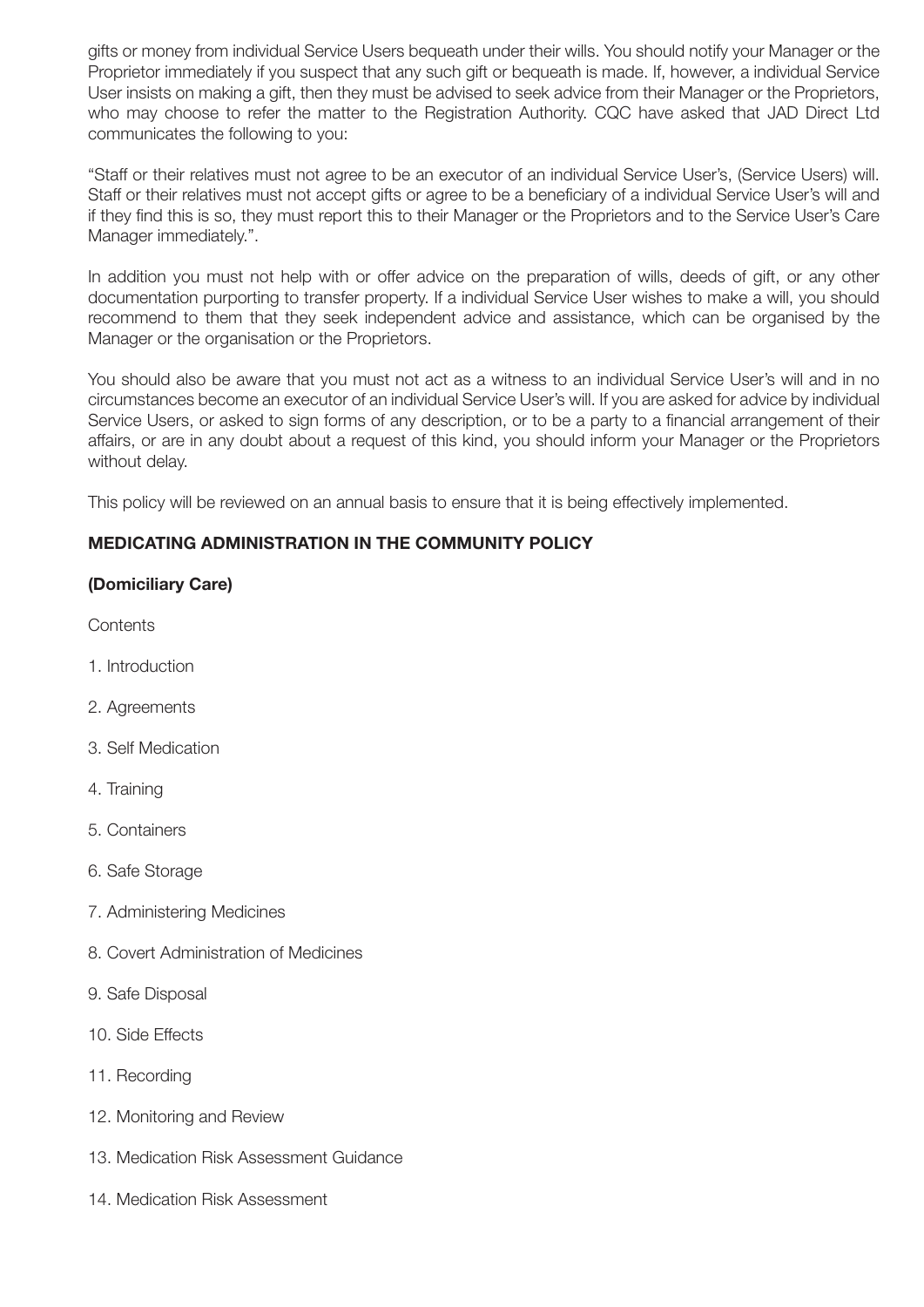# **1. Introduction**

Our approach with JAD Direct Ltd, is to promote certain centred assessment when determining intervention with Medication in the community. This includes practical support with understanding medicines, valuing a person's independence and helps them to remain in their own homes.

JAD Direct Ltd believes individual Service Users should be encouraged to administer their own medication to maximise independence and to enable them to keep control of their own lives. It is important that the individual Service User's rights, dignity and independence should be promoted at all times. Assessors need to consider the risks involved in a individual Service User self medicating in consultation with relevant medical professionals, such as doctors, district nurses and pharmacists, so that it can be established so that some will be able to do this completely, some will need supervision and a little assistance but for others the administration of medication will need to be undertaken by a Care Worker.

Where Care Workers administer medication, or assist in the administration of medication, appropriate accredited training and procedural guidance will be in place to safeguard both the individual Service User and the worker.

In assisting in this healthcare task, social care staff and health colleagues will seek to work co-operatively. Domiciliary care – National minimum standards - Standards 10 Medication and health related activities.

## **2. Agreements**

Assistance with medication will only be provided where the individual Service User has been assessed as being unable to administer their own medication (in full or in part), and the exact nature of the assistance specified on the Care Plan, and there is no carer or other appropriate person to do so and other care is being provided when the individual Service User needs assistance with medication. The assistance needed can take a variety of forms and this should be specified on the Care Plan:

## **OPTION 1**

 Support on medication requires help ordering and collecting prescriptions and advice on safe storage. In practice family/neighbours and/or pharmacy delivery will be the first option to meet these simple needs.

## **OPTION 2**

 On medication, requires supervision with self medication and/or reminding to take medication.

## **OPTION 3**

 On medication, requires help to open containers or total medication management, which may include some direct administration.

## **OPTION 4**

Total medication management, which may include some direct administration and invasive procedures.

Assistance with medication will only be provided with the written consent of the Service User, obtained when the care plan is established and again when it is reviewed. Where the individual Service User is deemed to lack mental capacity to consent, consent must be sort from their carer, relative or advocate on the grounds that it is in the individual Service User's best interest. In all cases the individual's general well being and beliefs before they became unable to express their views, must be taken into account as well as their physical health. No-one can give consent to treatment on behalf of another adult but generally health professionals and their colleagues are normally allowed to provide treatment which they believe to be in the best interests of the person, having taken into account the advice from significant persons and carers. Assistance with medication will only be provided when written details of the medication have been obtained from a health professional. Details of the assistance required will be included in the support plan and agreed by the domiciliary care provider. Information, preferably in a printed format must be obtained from an appropriate medical professional such as a GP, pharmacist or prescribing nurse. It is important that the exact nature of the assistance required is recorded on the support plan and time allowed for this procedure. The nature of the help falls into four broad categories:

Verbal reminders to take medication at the correct time.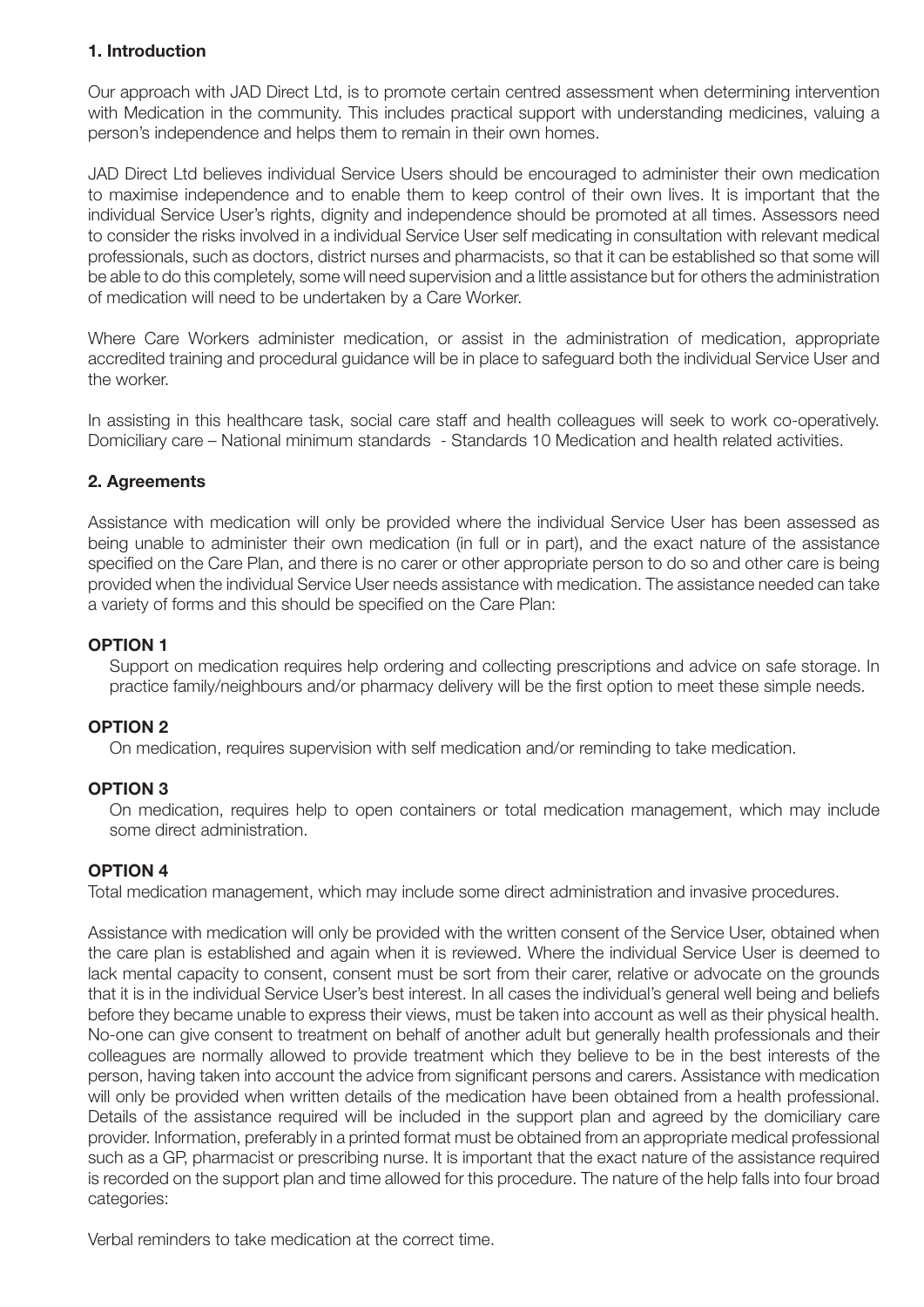- Assistance with the preparation of taking the medication e.g. shaking the bottle or removing the lid.
- • Giving physical assistance e.g. removing the tablet from a monitored dosage system or container and giving to the individual Service User or pouring a measured dose into a container for the individual Service User to swallow.
- Physically giving the medication or application of a cream or ointment to the skin.

Individual Service Users may wish to treat minor ailments with over the counter preparations (such as paracetamol) or complimentary therapies (such as herbal or homeopathic or ayurvedic remedies or aromatherapy oils). They may be assisted to do so as long as the pharmacist, GP or District Nurse has confirmed that there is no contra-indication with existing medication or an existing medical condition, and a record is kept. If the homely remedy is requested over a period exceeding 48 hours then the Service User must be referred to the GP for his opinion.

Assistance with the use of non-medical, skincare preparations is acceptable as long as the appropriate health professional has confirmed that there is no skin or tissue viability problem and this is recorded and as long as any change to the skin condition is immediately reported to the appropriate healthcare professional and the application ceased.

Social care staff must not administer controlled drugs or cytoxic drugs.

# **MEDICATING ADMINISTRATION IN THE COMMUNITY**

# **(Domiciliary Care)**

Consent Form

I ……………………… authorise JAD Direct Ltd to support with assistance in maintaining my medication routine.

Signed: ……………………. Date: ……… Notes:

## **3. Self-Medication**

If an individual Service User is choosing to administer their own medication, but there are concerns about their ability to do so, this should be referred back to the care manager.

## **4. Training**

All workers will receive medication awareness training as part of their induction.

- Introduction to medicines and prescriptions
- Medicine supply, storage and disposal
- Safe administration of medication
- Quality control and record keeping
- Accountability, responsibility and confidentiality

## **5. Containers**

Medicines must only be administered from and approved and properly labeled container. An approved container should be one that has been supplied by a pharmacist or doctor. Secondary dispensing e.g. by a family member or others is not acceptable in any circumstances. The label on the container will give details of the required dose and may include other instructions (such as "complete the course" or "avoid alcohol"). Instructions such as "as directed" or "1/2 tablets" are not acceptable. Where instructions are unclear the pharmacist, prescribing doctor or prescribing nurse must be contacted for information. Verbal advice obtained in this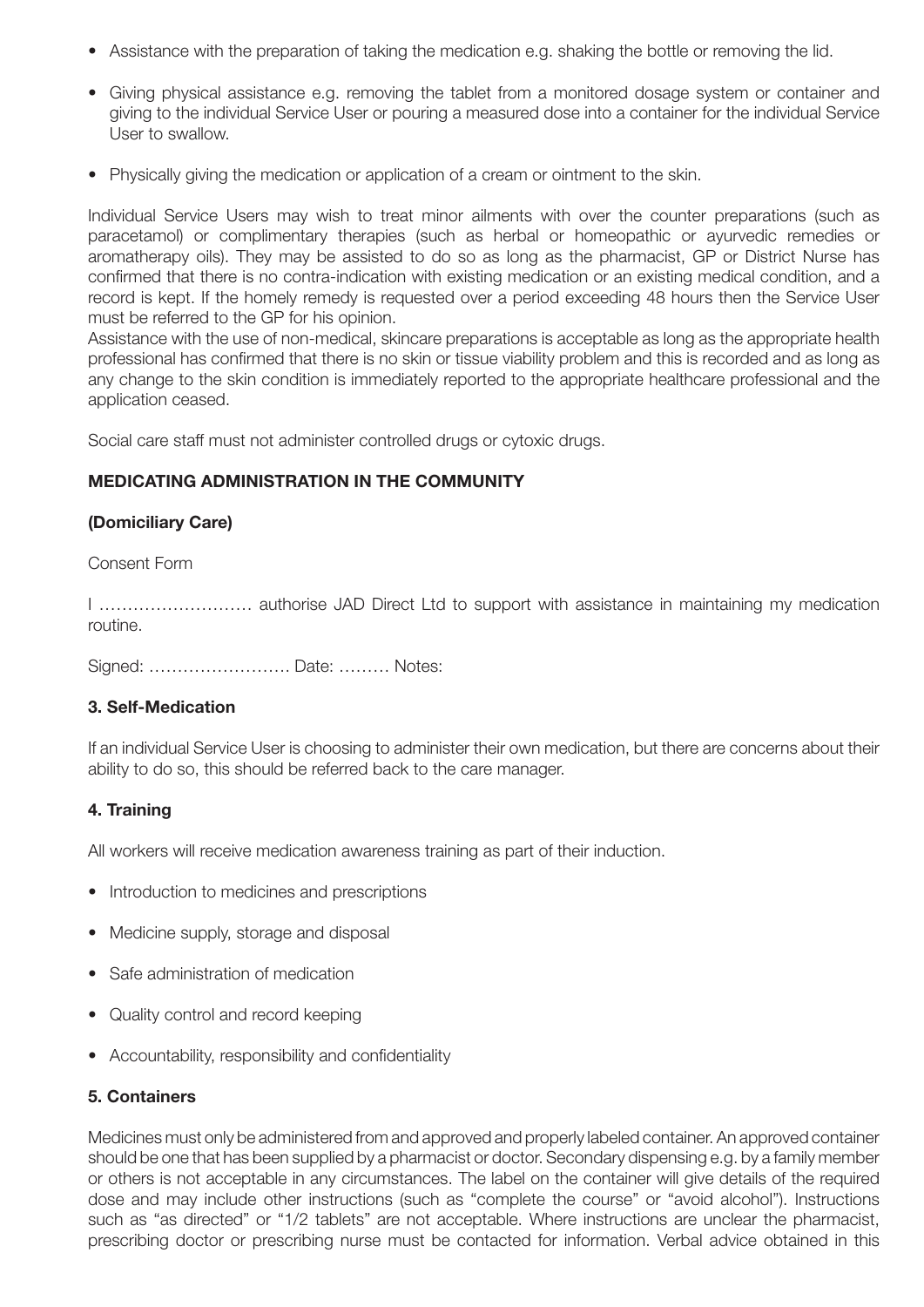way must be recorded on the medication record. Instructions relating to the timing of the taking of medicines (including its relationship with eating) are very important and must be followed. Administration of medicines from a container whose label has been altered is unsafe, unless altered and signed by the individual's GP or prescribing nurse. If a label has been altered in any other way the assistant must alert their line manager who will then contact the doctor, prescribing nurse or pharmacist and seek their advice. Verbal advice obtained in this way must be followed up with a fax and then recorded on the medication record. Containers will usually have child resistance closures. If a Service User is self-medicating (in full or in part), "easy open" containers may be more appropriate and can be arranged by the pharmacist. Where the medication regime is complex and a Service User is experiencing difficulties with compliance or where a number of people are involved in administering medicines or where there are concerns that an individual Service User may take extra doses or where an independent support provider is restricted by the terms of its insurance, the appropriateness of an alternative dispensing method (such as a prefilled compliance aid prepared by a pharmacist or dispensing GP) should be discussed with the GP and the pharmacist, who will need to agree the final arrangements.

# **6. Safe Storage**

An initial risk assessment by an assessor should highlight any particular problems relating to safe storage. There may be issues relating to the storage of certain medicines such as the avoidance of heat and humidity, limited shelf life etc. The safe storage of medicines is the responsibility of the individual Service User or representative but social care staff should assist with this and raise any concerns with their line manager who may then contact the pharmacist or other appropriate healthcare professional or the individual Service User's family. For instance consideration should be given to strong medicines out of reach of any children who may visit. Where a Service User is confused or otherwise thought likely to say additional doses, a safe storage strategy must be considered in co-operation with others involved in the care of the individual, and recorded. Any sign of taking additional doses or of tampering with the container must be reported to the GP or pharmacist and recorded.

## **7. Administering Medicines**

Before taking on the administration of medicines as part of a Care Plan:

- 1. Social care staff will have undertaken training
- 2. Have the written consent of the Service User or their representative
- 3. Written information about the medicines to be administered and the means of administration will be held in the individual Service User's Care Plan and personal file
- 4. Appropriate recording systems will have been established in the individual Service User's home

When administering medicines, social care staff will:

- 1. Wash their hands
- 2. Where a clinical tasks protocol is in place, undertake such preparations and infections control procedures as required
- 3. Check the individual Service User's identity
- 4. Explain to the individual Service User what they are about to do and obtain their consent, either verbally or non-verbally
- 5. Check against the medication record, care plan and risk assessment that the medication has not been changed
- 6. Check the physical state of the medicines, including the expiry date and labeling and that it has been suitably stored
- 7. Check the required dose and any special information; such as do not give with milk products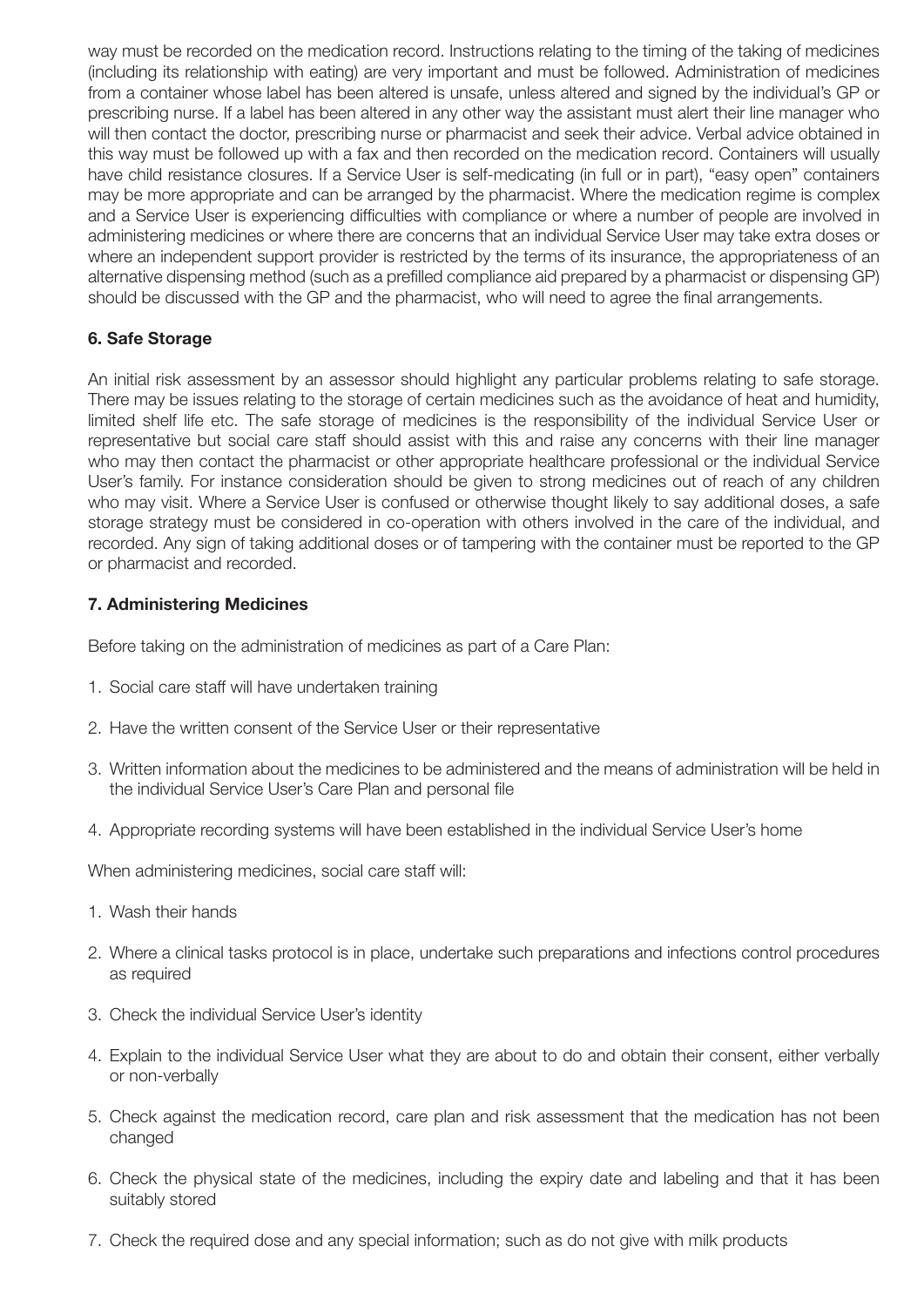- 8. Contact the line manager if there are concerns that the dose has been given by somebody else
- 9. Measure with the supplied liquid measure or count the dose and give it to the individual Service User, if it is not in a compliant aid
- 10. Record on the medication sheet that the medicine has been given or that it has been offered and refused
- 11. Return the medicines to a safe storage place as identified on the risk assessment
- 12. Return the medication record sheet to the individual Service User's notes
- 13. Wash their hands.

Refused doses of regularly prescribed medication should be reported to the GP, as appropriate, and recorded. Should care staff miss, omit or in any way mal-administer a dose: the error should be reported to the line manager and the relevant health professional consulted. If following consultation with a health professional there is a belief that the error could have led to harm and injury, CQC and the individual Service User's carer must be informed in writing. The error must be recorded on the Service User's file. Errors should be reported as incidence under the accident / incident reporting system. In the few instances where it is necessary to collect medicines from the pharmacist on behalf of the individual Service User, this must be by negotiation with the service provider and any medication collected must be recorded on the medication record.

## **8. Covert Administration of Medication**

Disguising medication in the absence of informed consent may be regarded as deception. A clear distinction should always be made between those individual Service Users who have the capacity to refuse medication and whose refusal should be respected, and those who lack capacity. Among those that lack capacity, a further distinction should always be made between those who of for whom no disguising is necessary because they are unaware that they are receiving medication, and others who would be aware if they were not deceived into thinking otherwise. There may be rare occasions where covert administration may be considered as a necessity to prevent an individual Service User missing out essential treatment. In these circumstances, the care manager must convene a meeting of all the involved professionals and carers and family of the individual Service User to assess the care needs of the individual and how best these can be met. No-one can give consent to treatment on behalf of another adult but generally doctors, nurses and therapists are normally allowed to provide treatment which they believe to be in the best interests of the person taking into account not just their physical health but their general well being and beliefs. The decision must be recorded on the care plan and the details of any covert administration recorded on the individual Service User's medication chart. The stability of medication may be altered by administering it in a covert way, e.g. in food, so this should be checked with the pharmacist.

#### **9. Safe Disposal**

Refused or wasted doses should be disposed of by returning them to the pharmacist in the supplied pot or compliant aid. This could be done at the same time as collecting the new prescription. With the consent of the Service User or their carer, medicines that are out of date or not longer used must be returned to the pharmacist for safe disposal and recorded.

#### **10. Side Effects**

In the event that the individual Service User expresses concerns about their medication or indicates that they will not follow the prescribed doses regime (e.g. because of side effects) they must be referred to the appropriate healthcare professional.

Where social care staff become aware of any changes in the individual Service User's behaviour or physical condition they must contact their line manager who will pass observations to the appropriate healthcare professional.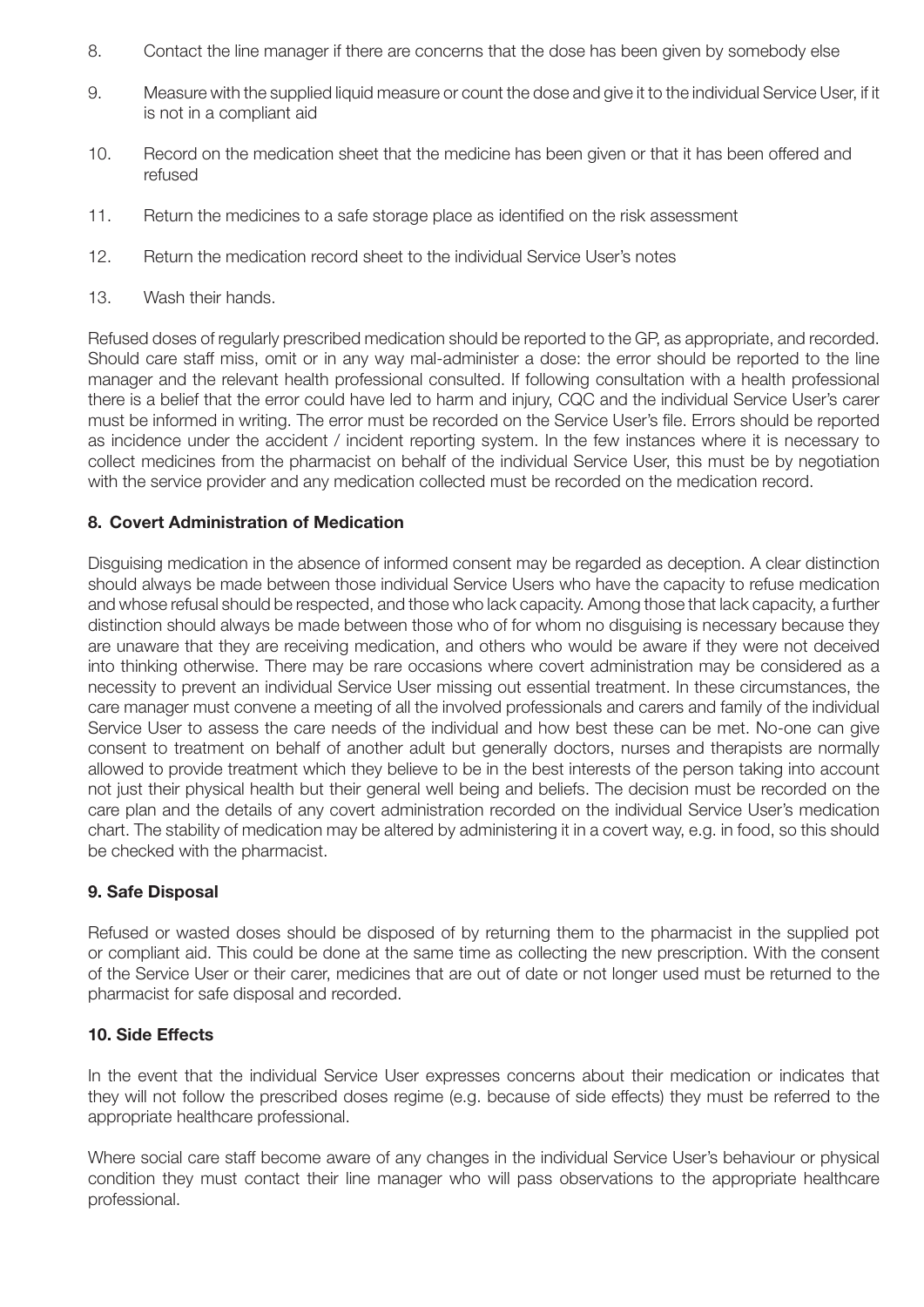# **11. Recording**

Details of the assistance required and the individual Service User's consent will be recorded as part of the Care Plan.

Details of medicines to be administered and their means of administration will be in the individual Service User's file.

Medicines subsequently prescribed will be added to the Service User's file by the Team Leader / Support Staff. The cessation of a particular medicine will also be noted on the Service User's file.

A medication record will also be kept in the individual Service User's home. This will be a clear and current record, signed and dated, and accessible to other care providers (formal and informal). It will record details of prescribed medicines:

- 1. Record changes and additions to prescribed medicines
- 2. Note the collection of any prescribed medicines from the pharmacist
- 3. Note the administration of prescribed medicines and of over the counter preparations
- 4. Note any refusal of medication, or other concerns, and the action taken to report this
- 5. Note any concerns about the taking of additional doses or tampering with containers and the action taken to report this
- 6. Note the disposal, with consent, of any medication
- 7. Record any verbal advice given by the pharmacist or other healthcare professional.

When the medication record in the individual Service User's home is completed, it will be retained in the individual Service User's home for four weeks and then returned to the line manager's office for safe keeping in compliance with National Minimum standard 10 – Medication and health related activities.

In the event of death of the Service User, all paperwork relating to medication must be returned to the office with any other paperwork as soon as possible.

## **12. Monitoring and Review**

Medication adherence and the appropriateness of administering medication will form a part of the normal review meeting / visit, which will be completed on an annual basis unless there are causes for concern. Concerns about adherence should be referred back to the care manager, care assessor or appropriate health professionals for review. The effectiveness of the policy will be monitored through staff supervision, the incident reporting procedures and the external inspections of CQC.

## **13. Medication Risk Assessment Guidance**

#### **Purpose**

This form is used to highlight the risks associated with the administration of medication and the risk reduction measures which can be put in place. It seeks to meet:

Domiciliary Care – National Minimum Care Standards 10.4 and 12

#### The Process

Risk assessment is the basis of good practice in the delivery of services. The potential individual Service User along with their carers and all involved professionals should be actively involved in the process as sound risk assessment and the reduction of such risks in a systematic way improves the safety of all involved. Consider the number of people involved in the delivery of this service e.g. domiciliary care staff, day centre staff etc as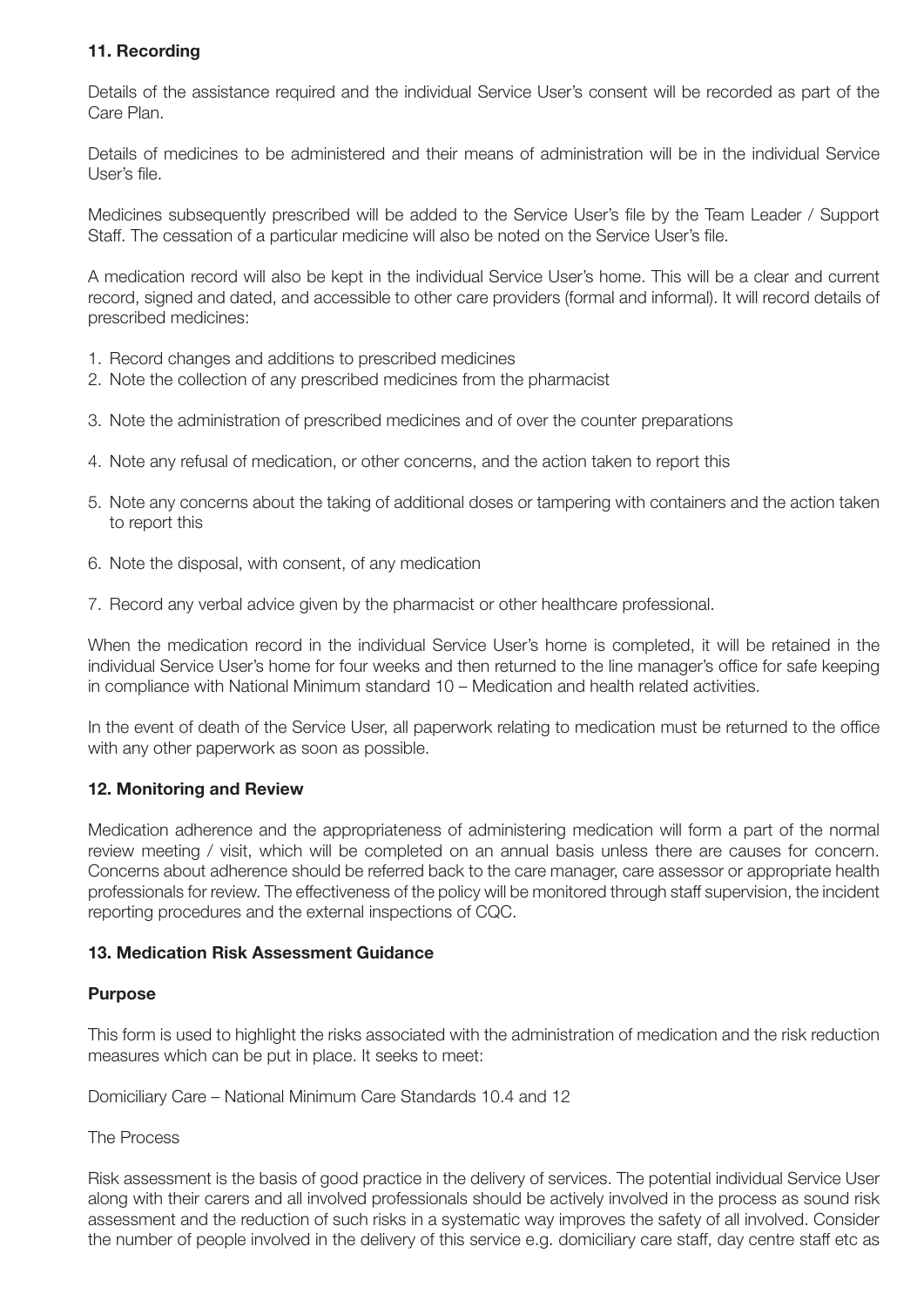all will need to be trained and made aware of the assessment and the risk reduction measures. The completed risk assessment should be stored in the home with a copy on the individual Service User's office file and in any other establishments they may access.

When to use the medication risk assessment

When the outcome of an assessment of need highlights that there are medication issues, which need to be addressed for the safety and well being of the individual.

When medication administration is required there are also likely to be issues for the members of staff assisting with this.

Location is the place where the medication takes place and therefore it is possible that there could be more than one location listed.

The level of risk should be identified against the likelihood of an incident occurring and, should it happen, the severity of the consequences e.g. if the Service User has a known history of overdoses which have required emergency medical treatment, then the risk would be high. The initial risk should be identified and assessed and then re-assessed after appropriate control measures have been put in place. It is unrealistic to totally eliminate risk, the aim is to minimise and control it.

Storage arrangements:

The safe keeping of medicines should be seen as a priority both in terms of preserving the efficacy of the medication and by keeping them stored securely to prevent inappropriate use.

Disposal issues:

The safe disposal of medication needs to be addressed. Most pharmacists will provide a bottle for wasted doses. Normally it would be expected that the person who collects the medication would take an active part in its disposal but if the medicines are delivered by the pharmacy, the drivers are not responsible for returning the medication so an alternative must be found.

Compliance / Capabilities issues:

Non-compliance might occur for a variety of reasons. Some people may have memory problems whilst others find it difficult to adhere to a medication regime for physical problems.

Other:

There may be other issues specific to an individual case, which require control measures to be introduced to minimise risk.

## **Safe Keeping of Keys**

JAD Direct Ltd does not allow Support Workers to hold keys to an individual Service User's property.

In emergency situations JAD Direct Ltd will hold keys for a short period of time until the social services department or the individual Service User install a door entry system or key safe. In these situations a written agreement is in place between the purchaser and the company. Where key are held a sufficient number of keys will be required to cover for emergencies and a signed agreement will be completed by all parties.

Under no circumstances should you give a key to your property directly to a support worker without the expressed written agreement of JAD Direct Ltd.

Accommodation and Meals (Sleep-in duties)

You are required to provide meals for Support workers on residential duty and adequate facilities to rest and sleep for JAD Direct Ltd support workers on sleep-in duties.